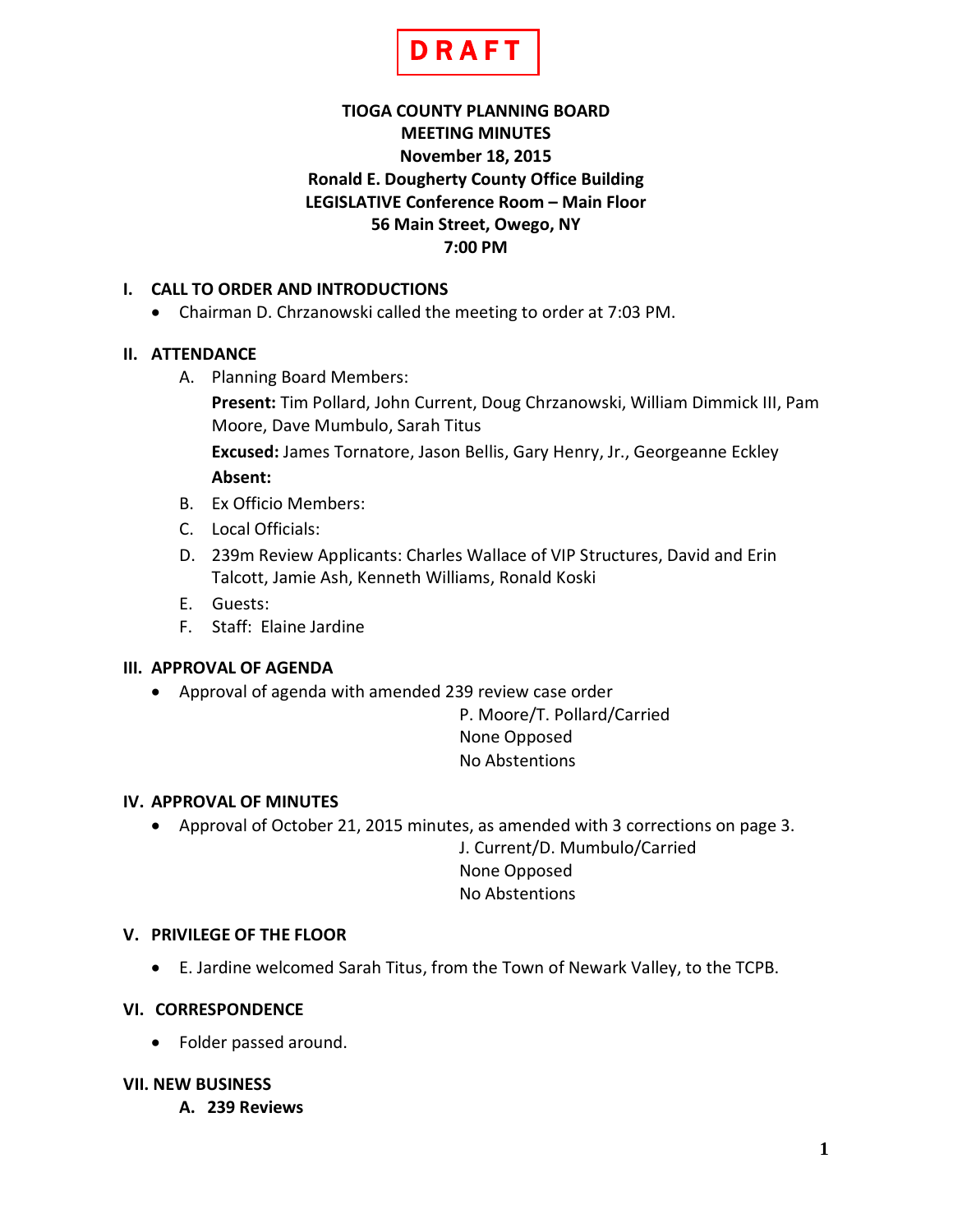

## **1. County Case 2015-021: Town of Nichols, Area Variance, Nichols Cross Dock, LLC**

The applicant is requesting an area variance to grant relief from the Town of Nichols building setbacks, which are 150 feet from all boundary lines or road centerline in Industrial zones. The size of the property, now owned by the Tioga County IDA, to be portioned off for this project approximately 22 acres. The proposed FedEx warehousing facility is to be 58,500 square feet total among three structures, with future expansion area of just over 20,000 square feet to the main building only. Just the south side of the small shop building will extend out to 124 feet from the southern property line, resulting in a 17% variance from the required 150 feet.

Nichols Cross Dock, LLC is a good fit for this property, which has been marketed for almost twenty years as a developable site. The Army Reserve training center is next door. The site is close to the Route 17 access in the area, resulting in minimal traffic impacts. The slight accommodation for this particular area variance is a very small part of the totality of the FedEx project, which will provide many benefits in terms of jobs and economic development.

Staff recommends approval of the area variance.

**Q. P. Moore** – What the difference in the green and white areas of parking? **A. C. Wallace** – The green is immediate parking, the white is the extra docks and parking that will be needed if the facility expands by 20,000 feet. **P. Moore** – Is there a PILOT agreement? **C. Wallace** – Yes. P. Moore – What is the timing of the expansion? **C. Wallace** – Not determined at this time. **P. Moore** – Will another PILOT be requested for the expansion? **C. Wallace – No**.

**Q. P. Moore** – Where will the stormwater go? **A. C. Wallace** – A Notice of Intent and SWPPP have been provided to NYS DEC. A stormwater retention pond will be located on the property north of the facility. We had to increase the property by two acres to accommodate this.

**Q. J. Current** – What is time schedule for construction? **A. C. Wallace** – We are going to try to put in the gravel base of the road, a temporary stream crossing, and construct the retention pond before the end of this construction season. Everything else will wait until next spring.

**Q. D. Chrzanowski** – Is there a series of locations being proposed for such facilities? **A. C. Wallace** – NO, this FedEx Freight is the first on we've built.

**Q. D. Mumbulo** – Is this a brand new facility – is there anything on the land now? **A. C. Wallace** – No. It is prior farmland, but hasn't been actively farmed for the last two years.

**Motion to recommend approval of the area variance:**

| W. Dimmick, III / P. Moore / Carried |   |  |
|--------------------------------------|---|--|
| <b>Yes</b>                           |   |  |
| No                                   | n |  |
| Abstention                           | n |  |

## **2. County Case 2015-022: Town of Spencer, Site Plan Review, Ronald Koski**

The applicant is requesting Site Plan approval to establish and operate a vehicle repair shop in the existing 30'x36' concrete block garage on his property. The property is located just south of the Village/Town of Spencer southern boundary. The neighborhood is mostly agricultural in nature.

The Town of Spencer's adopted plan of 2003 supports development of small business. This proposed business is using existing resources to establish the business. A vehicle repair shop is a suitable adaptive reuse of a former farm equipment garage. The applicant does intend to pursue a NYS Repair Shop registration.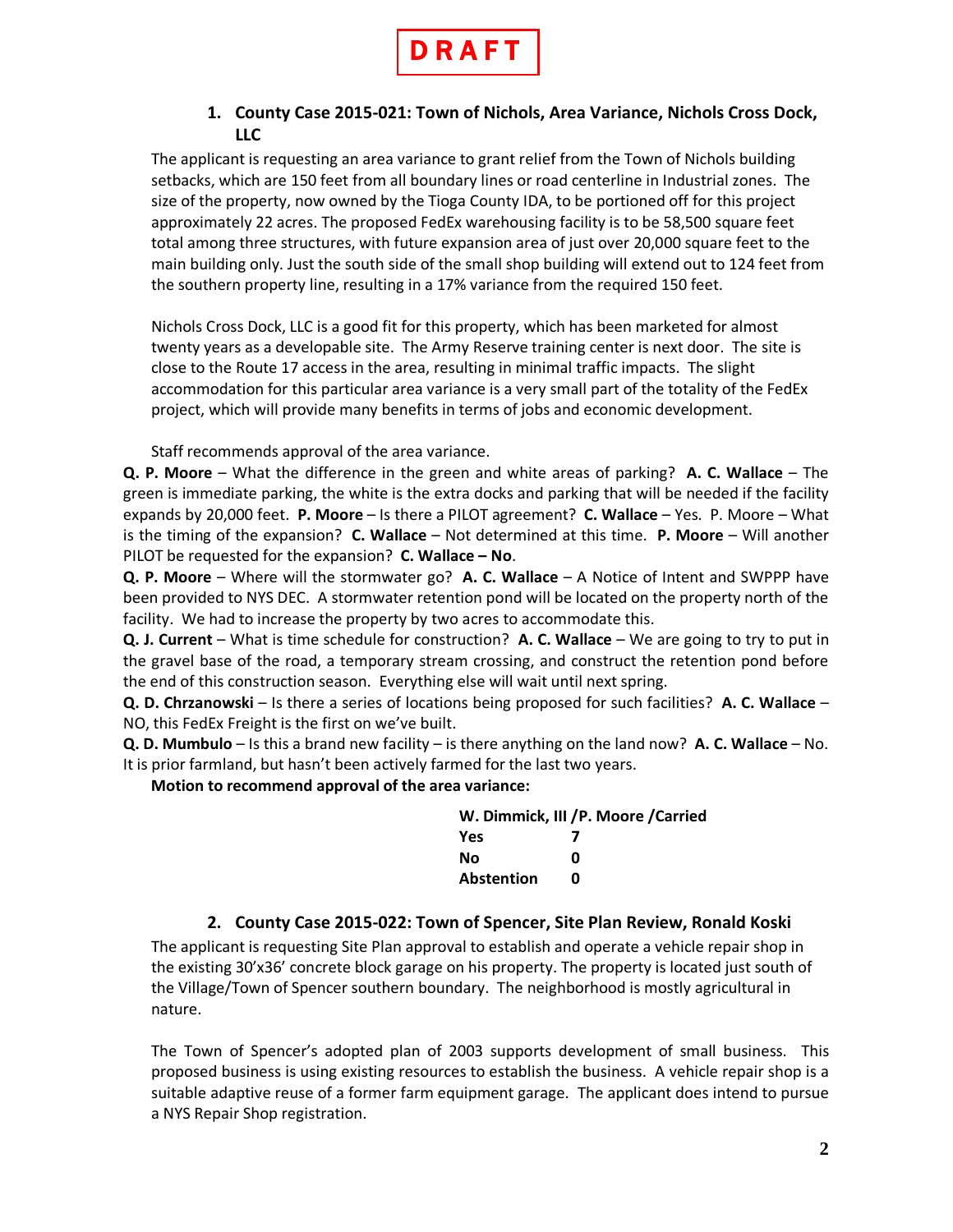

Staff recommends approval of the site plan review.

**Q. D. Mumbulo** – How are you going to dispose of oils and other chemicals? **A. R. Koski** – The oil will be burned at the prior location of this business in the Village of Spencer. I also take antifreeze to an area business that disposes of it properly.

#### **Motion to recommend approval of the site plan review:**

| W. Dimmick, III / J. Current / Carried |   |  |
|----------------------------------------|---|--|
| <b>Yes</b>                             |   |  |
| No                                     | n |  |
| Abstention                             | n |  |

### 3. **County Case 2015-023: Town of Owego, Rezoning, Jamie Ash and Kenneth Williams**

The applicants are requesting to rezone four properties along Marshland and Wicks Roads from the current Residential A to Agricultural. Jamie Ash owns the property in between Williams and Shedden along Marshland Road, and is currently under contract to purchase the Shedden property next door on the corner of Marshland and Wicks Roads. This applicant wishes to have horses and other agricultural activities on these two parcels. Kenneth Williams owns the property (split into two) at the end of Wicks Road. This parcel was mistakenly omitted when the applicant's landscaping business (W&W Nursery) property was rezoned from RA to AG a few years ago. He also wants to have the property on which his residence is located (in front of the landscaping business on Marshland Road

The proposed rezoning of these 4 properties from Residential A to Agricultural makes sense given the uses that 1 applicant wants to have, including horses, and that the other applicant already has a nursery/landscaping business. The properties adjacent to the west of this area are all zoned Agricultural, so this proposed rezoning would constitute and extension of the Agricultural zone, and would not be spot zoning.) rezoned to Agriculture.

Staff recommends approval of the rezoning request.

**Q. T. Pollard** – What about the three parcels along Wicks Road that will still be zoned RA? **A. E. Jardine** – This is how the request came in and the Town of Owego officials did not modify it to include those properties. They are all single family houses, so I left it the way it was proposed.

### **Motion to recommend approval of the rezoning request:**

| D. Mumbulo/J. Current/Carried |   |  |
|-------------------------------|---|--|
| <b>Yes</b>                    |   |  |
| Nο                            | n |  |
| Abstention                    | n |  |

## **4. County Case 2015-024: Town of Owego, Special Permit, Talcott**

The applicant is requesting a special permit to establish and operate a training camp for national class Race Walkers. Up to 6 female and 6 male walkers would participate in the camp at any given time at duration that fits the specific athlete's needs. The walkers will use public roads, trails and tracks while doing their race-walking workouts.

The applicant intends to utilize existing buildings on their properties for this purpose. The bunk house will be equipped with two full bathrooms and two kitchenette areas to accommodate the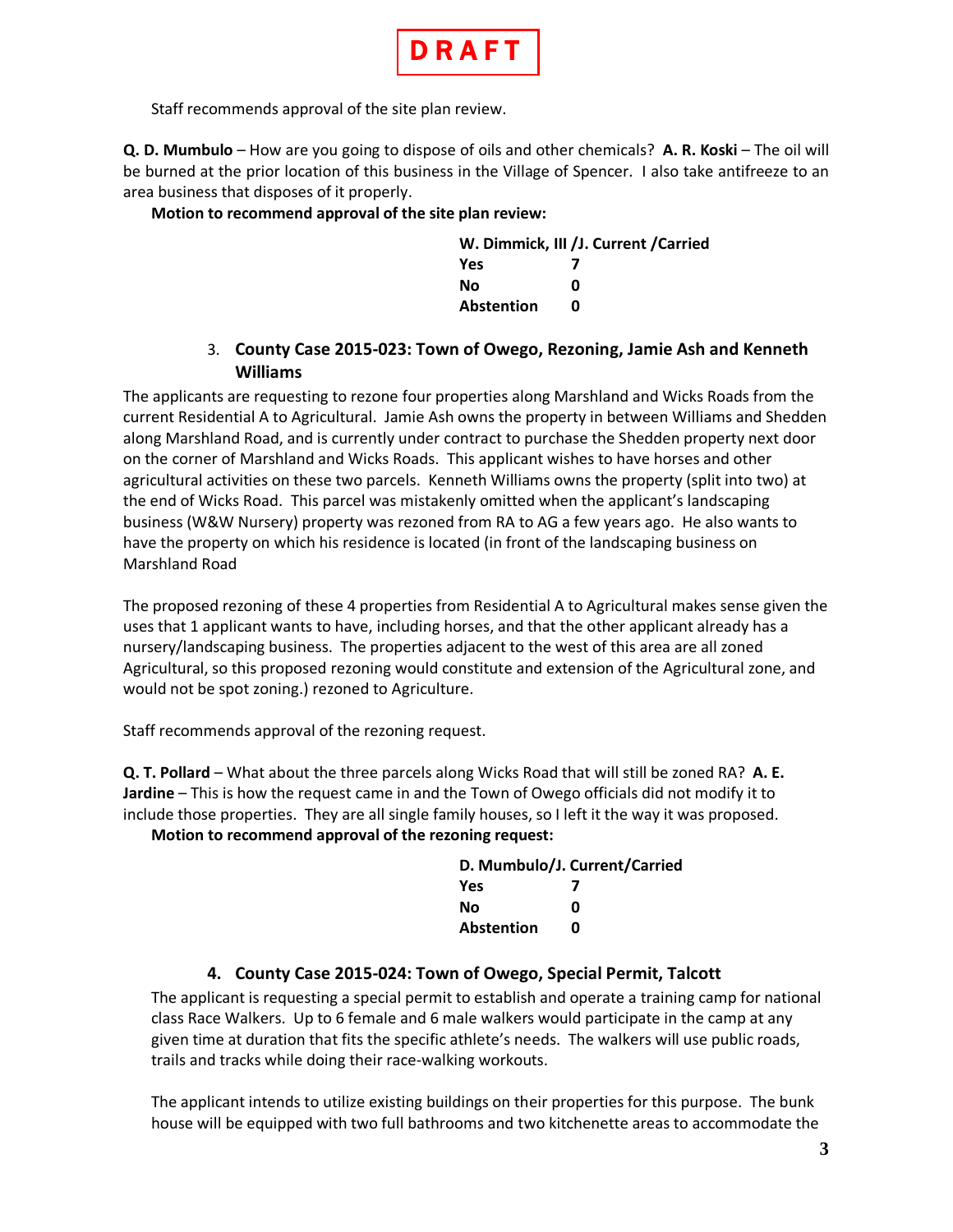

maximum of 12 athletes. Applicant states that the existing septic system is adequate for this increase in usage, and they have had a new drinking water well drilled and installed. The stone parking area is 20'x60' just north of the bunk house. Applicant anticipates no more than three additional vehicles on site during camp sessions. The surrounding neighborhood contains agricultural and residential uses.

The applicant's proposal meets the requirements in the Town of Owego Zoning Code. This lowimpact race-walking camp activity will have no impact on the surrounding properties, neighborhood, or street network. The community will benefit from having visitors in the area that will be shopping and doing other activities in the area.

Staff recommends approval of the special permit.

**Q. P. Moore** – Which roads to you anticipate the athletes will be utilizing? **A. E. Talcott** – State Route 38, Park Settlement Road, Marvin Park, or any other suitable area. We avoid steep hills since they pose too much difficulty.

- **Q. T. Pollard** Does this really fit in the code as recreational area since it doesn't address housing?
- **A. E. Jardine** This is the best fit since it requires kitchen areas and toilet facilities.

**Motion to recommend approval of the special permit:**

| J Current/W. Dimmick, III/Carried |   |  |
|-----------------------------------|---|--|
| <b>Yes</b>                        |   |  |
| Nο                                | ŋ |  |
| <b>Abstention</b>                 | n |  |

## **5. County Case 2015-025: Town of Owego, Special Permit and Special Use Permit, Syracuse Sand & Gravel**

The applicant proposes modify their current NYS DEC permit for the Dellapena Pit (which expires in 2018) to enlarge currently approved below water table mining areas and add a crusher to the proposed plant flow. The applicant proposes to create one large pond on the 15-acre mined area by mining approximately 20 feet below the water table surface elevation.

Additionally, the proposed crusher processing plant will be located approximately 900 feet from the nearest receptor and located within the pit depression. Current approved processing for the site includes screening and a wash plant.

Applicant has conducted a detailed Level 1 and Level 2 noise impact analysis and has determined that the addition of the crusher will increase ambient noise by 2 decibels, which is an acceptable increase.

The reclamation plan includes the creation of a final pond about 13 acres in size and 20 feet deep. Slopes above and below the water table will be graded 2:1 (H:V). Above water table disturbances will be re-vegetated based on recommendations from either CCE or SWCD.

While the applicant has shown that the crusher will add only 2 decibels to ambient noise level, the manufacturer's data indicates its operating noise level measures 77.2 decibels from 100 feet. This creates a potential to exceed the Town of Owego's noise regulations of 70 decibels at the property line. If necessary, there should be some measure of mitigation that ensures the proposed use will be carried out in a manner compatible with its environmental setting, including the consideration of noise impacts on surrounding residential neighbors.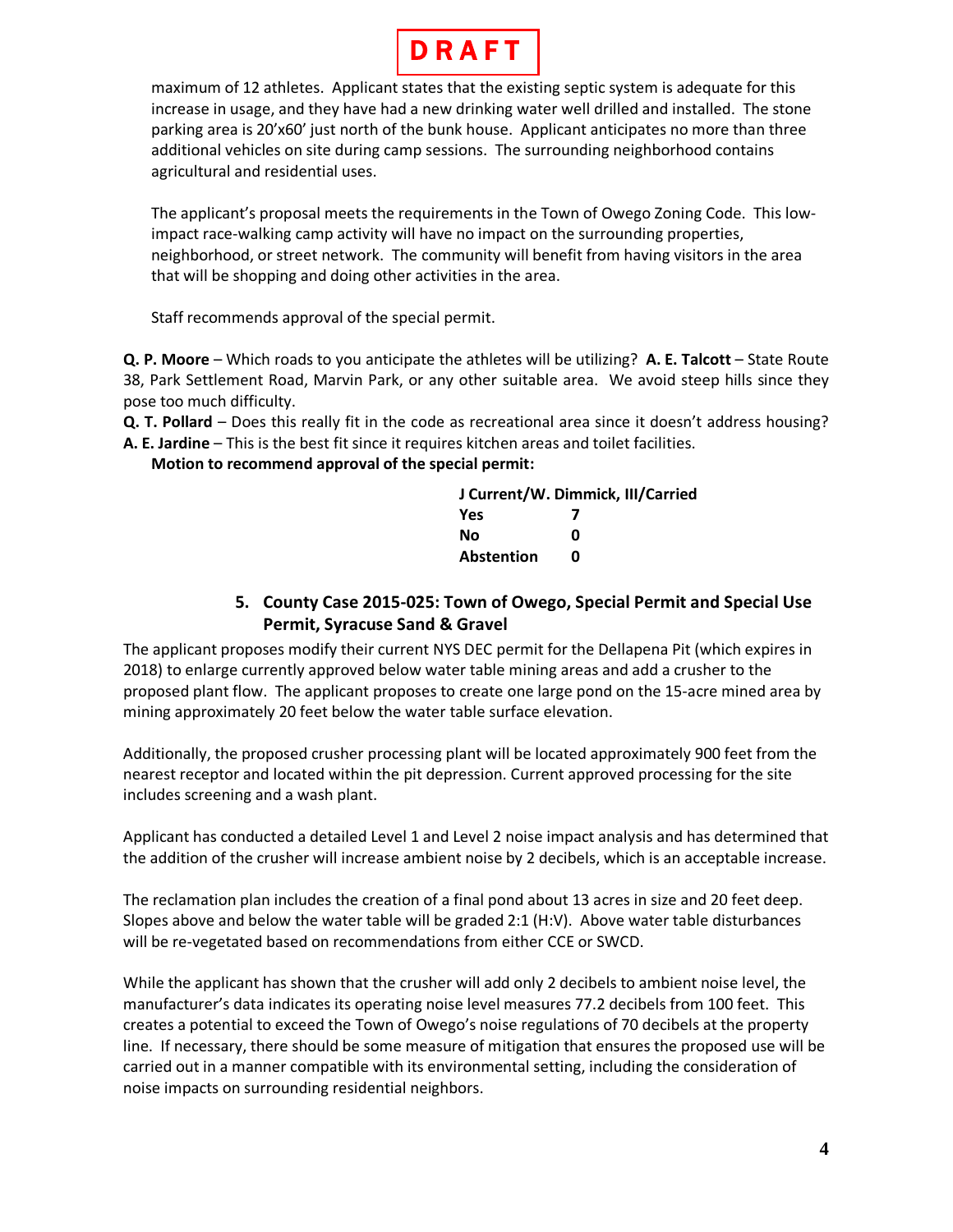

Staff recommends approval of the Special Permit and Special Use Permit with the specific condition that the applicant and Town of Owego Planning Board determine a mutually agreeable plan for hours of operation and days of operation to run the crusher, in order to minimize impacts to surrounding residences.

Discussion ensued regarding the creation of the large pond reducing stormwater infiltration capacity in the ground, therefore increasing flooding problems in the area. Additionally, if a flooding event occurs before the seeding of the berms surrounding the large pond takes root, all that sub-surface and top soil will cause much more sedimentation pollution.

**The County Planning Board then made their own motion for disapproval of the special permit and special use permit based on the findings cited in the paragraph above:**

> **P. Moore/T. Pollard/Carried Yes 7 No 0 Abstention 0**

## **VIII. REPORTS**

- A. Local Bits and Pieces
	- 1. Town of Candor G. Henry
		- Not in attendance.

### **2. Town of Nichols** – P. Moore

• Inquired about allowed uses of municipal buy out properties. D. Chrzanowski said that FEMA is involved in and has to approve all changes of use above leaving it a green site and mowing once a year.

### **3. Town of Berkshire - T. Pollard**

• No report.

### **4. Town of Tioga –** D. Chrzanowski

• Working on comp plan. Decided to have public-noticed work session to solicit input that way instead of conducting a mailed survey.

### **5. Village of Waverly** – W. Dimmick III

• Nothing to report

### **6. Village of Owego** – G. Eckley

• Not in attendance.

### **7. Town of Newark Valley** – **S. Titus**

• Planning Board is working on light ordinance and comp plan.

### **8. Village of Newark Valley – J. Tornatore**

- No report.
- **9. Town of Owego** J. Current